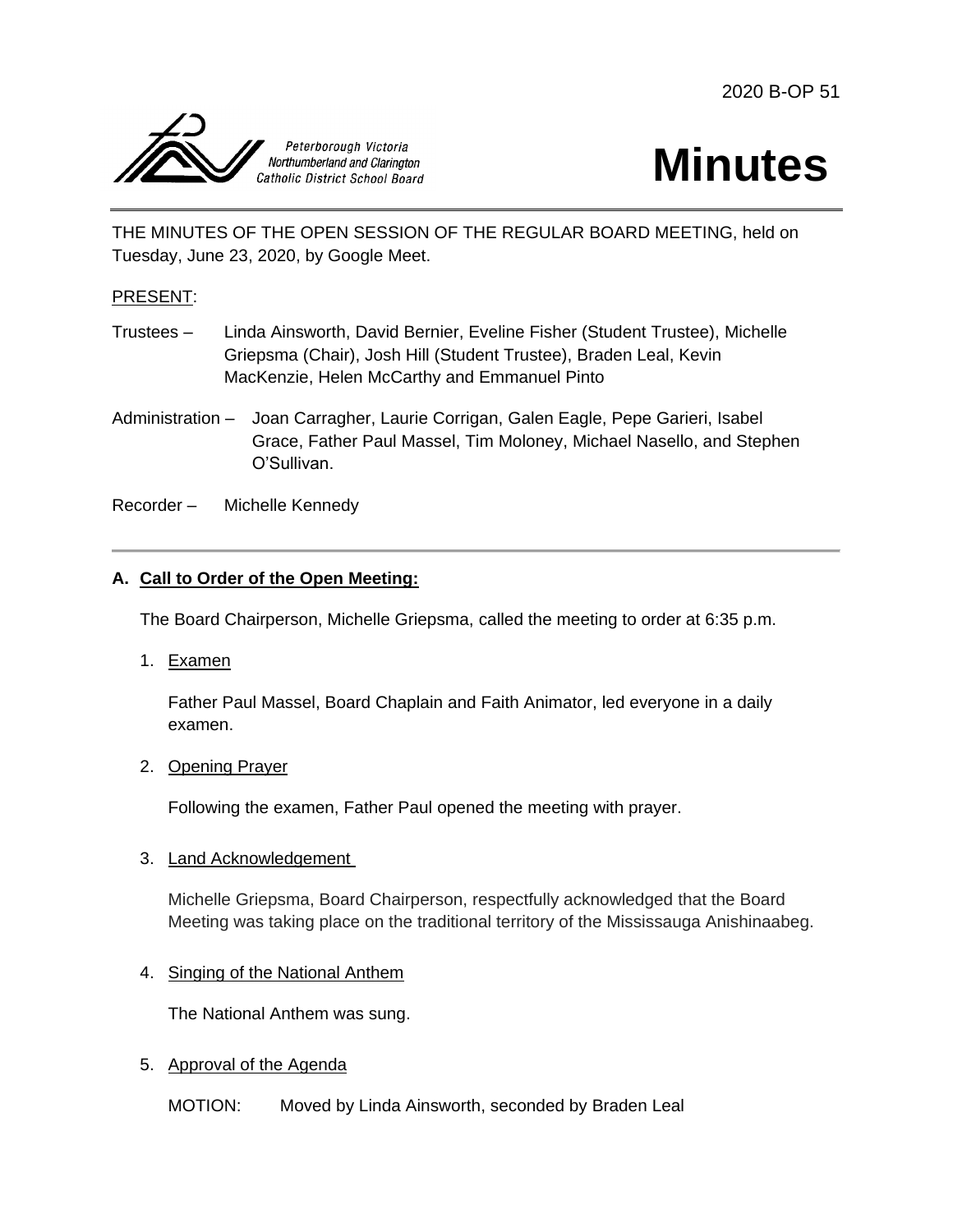that the Agenda be approved.

Carried.

## 6. Declarations of Conflicts of Interest

There were no declarations of conflicts of interest.

- 7. Approval of the Minutes.
	- MOTION: Moved by Emmanuel Pinto, seconded by Linda Ainsworth

that the minutes of the May 26, 2020 Regular Meeting be approved.

Carried.

## 8. Business Arising Out of the Minutes.

There was no business arising out of the minutes.

Michelle Griepsma, Board Chairperson welcomed all attendees who had joined the meeting online and acknowledged the attending principal representative, Wayne Clark, Principal at St. Alphonsus Catholic Elementary School.

## **B. Reports from the Office of the Director and Student Trustees:**

#### 1. Report from the Director of Education, Michael Nasello.

Michael Nasello gave the Director's Report, including the following highlights:

- Deepest thanks to every staff member at PVNC. All staff have contributed to the learning of students throughout this school year.
- This school year had a number of challenges which included a thirteen-week school closure, and labour disruptions. Gratitude is extended to everyone who contributed to making the year as good as it could be. It was not perfect, but it was very good.
- Pleased that students have been successful to complete their year and that students who are in their graduating year are able to do so.
- This year parents have been a bigger partner in learning than ever before.
- On Friday, June 19<sup>th</sup>, the board received the notification of the 'Grants for Student Needs' about three months later than it is normally received. This has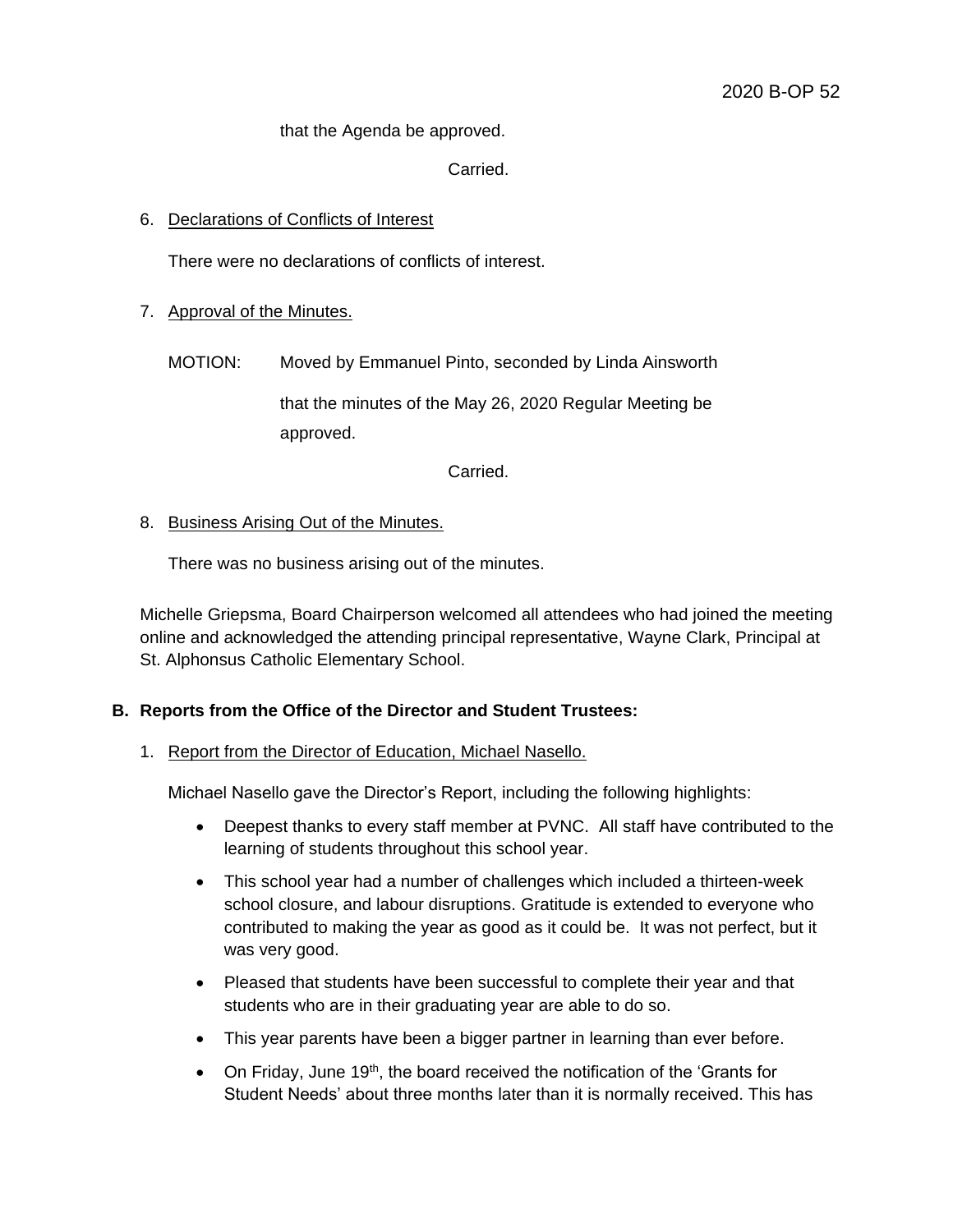caused a delay in the regular budgeting process.

- The board has also received the Ministry's guidelines for school reopening in September, 2020 and will work to create a plan for back to school in September.
- The new math curriculum for Grades one through eight was released on June 23 and although the Ministry has stated that it will be in use by teachers in September, it will not be ready to be implemented by the start of school. There is much work to do to ensure teachers are ready to put it into practice with students and we are confident in our consultant staff and school teams that it will implemented with success in due time.
- As we near the end of the year, schools have successfully coordinated with families the retrieval of personal items from schools.
- Grade Eight Graduation celebrations have begun to take place online and we also commend the courageousness of celebrating these events in a very new way. These events would not have been possible without the leadership of Sean Heuchert, Manager of Information Technology and Galen Eagle, Manager of Communications, who thoughtfully and expertly guided everyone in this journey.
- Gratitude was expressed by Mr. Nasello to the trustees for all of their support throughout this school year.

Following his presentation, Michael Nasello invited questions from the trustees.

#### 2. Report from the Student Trustees, Eveline Fisher and Josh Hill.

Student Trustees Eveline Fisher and Josh Hill gave the Student Trustee report:

- 2019-2020 was a school year that has tested and forced us to be learners in ways we did not believe to be possible.
- The Student Council Liaison Committee staged the Student Council Retreat day which involved a lot of preparation.
- The SCLC and a group of Eco students from throughout PVNC helped to pass a Board motion to commit our Board to be more sustainable and ecologically friendly.
- The Board has persevered the global pandemic and successfully undertaken the Learn at Home program since April.
- The protests of late have caused people to examine the inequities that exist in all aspects of our society. National Indigenous Peoples Day was celebrated on June 21 and was noted by the Ontario Student Trustee Association with a release of a letter declaring the importance of the day. This year of change has revealed to us how far we have to go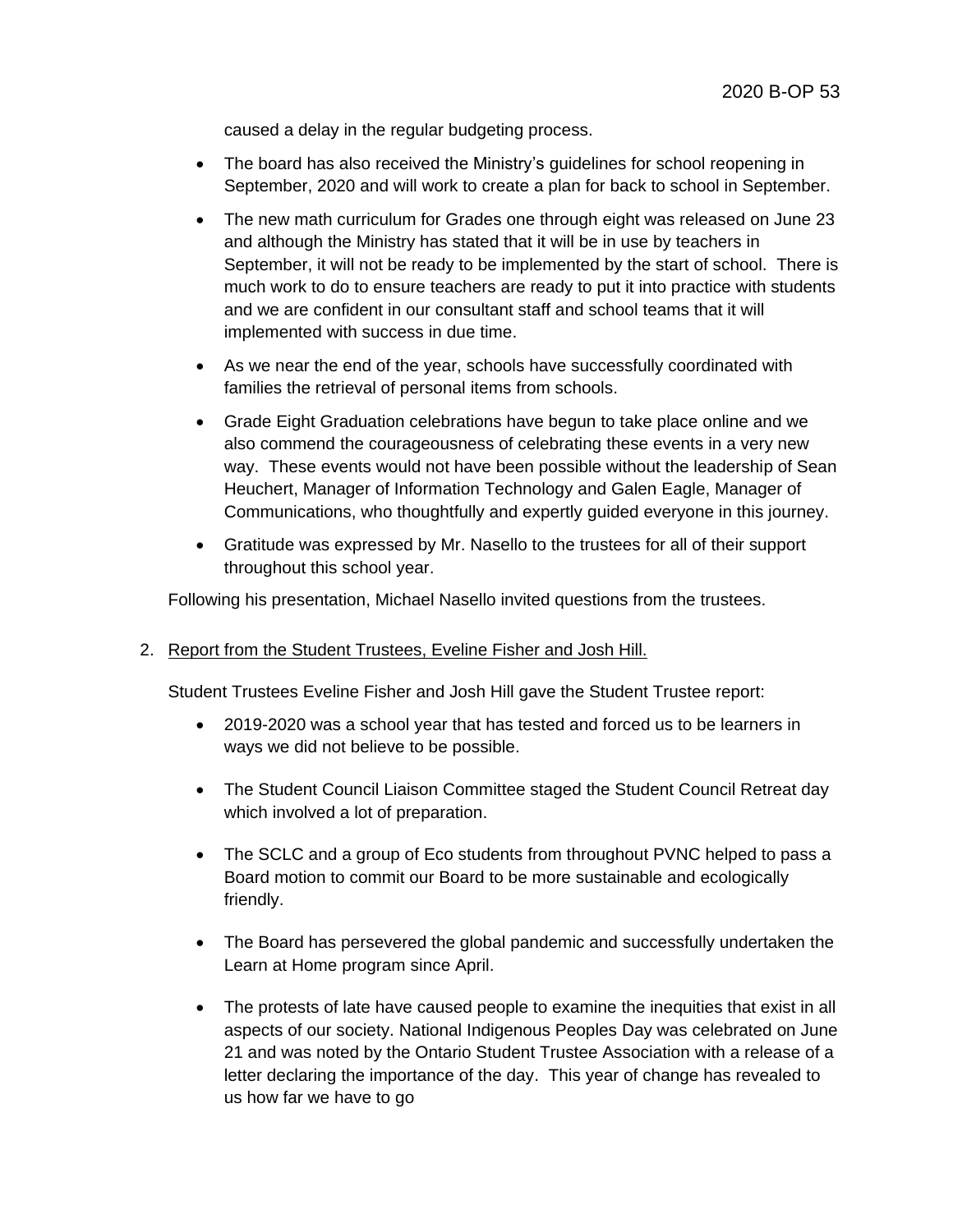- At the last Student Council Liaison Committee meeting of the year, we examined how next year will look to us as learners. The discussions brought forward questions of how special education learners will be accommodated, how mental health supports will be distributed and what precautions will be in place for students and staff to safely return to class. Our main priority as a board and student advocates is to ensure the health and safety is the first priority for all.
- Recent Ontario Student Trustees Association elections resulted in Josh Hill be elected as the Outreach Coordinator for the 2020-2021 school year. Congratulations to Josh as he becomes more involved as a student advocate to help shape Ontario's education system.
- Eveline Fisher thanked the board of trustees and administration for her experience as a student trustee. She thanked Josh Hill as co-student trustee for helping her grow as a leader and Mr. Nasello for his guidance and support.
- Josh Hill thanked Eveline for her exceptional leadership and for assisting him to grow into his role as student trustee. Best wishes were extended to Eveline as she begins post-secondary at Trent University in the fall.

Following their presentation, Eveline Fisher and Josh Hill answered questions from the Trustees.

3. Report from the Manager of Communications, Galen Eagle.

Galen Eagle, Manager of Communications shared and highlighted good news stories as PVNC learns from home:

- St. Alphonsus was the first school at PVNC to deliver their Grade Eight Graduation virtually. All elementary schools were celebrating their graduations in this way. A great deal of work went into these presentations and it was evident how much pride and passion is felt by the staff and students through these online events.
- Deep Learning continued to thrive through the Learn at Home program with 75 educators participating in numerous collaborative Deep Inquiry Learning opportunities led by Learning Support Services consultants.
- Anne Corkery, teacher at St. Anne Catholic Elementary School has won a national environmental education award from the Kimberley Foundation for her work to engage students to learn in and advocate for their natural surroundings.
- The Peterborough GreenUp School Engagement Award was presented to Monsignor O'Donoghue Catholic Elementary School for their ongoing environmental work.
- St. Peter Catholic Secondary School student, Olivia Brown, inspired by the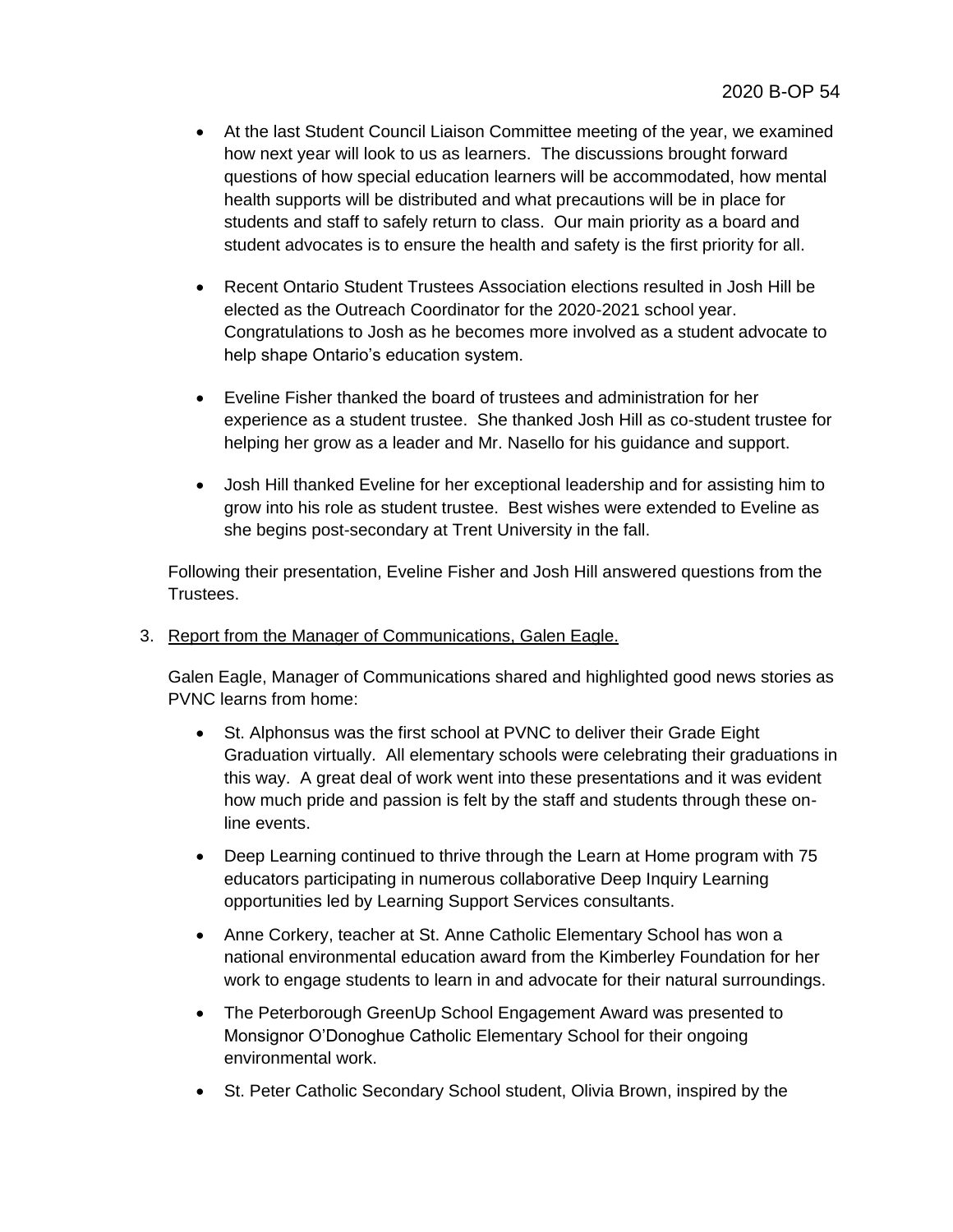Holocaust in History program in which participated in 2019, won the Lakefield Literary Festival poetry division with her poem, 'Track 17'.

- Abbey Shaughnessy, Holy Cross Catholic Secondary School student has won the provincial 'Young Authors Award' conducted by OECTA for her essay submission entitled, "The Redemptive Power of Reconciliation".
- The staff at PVNC have been participating in mental health coffee breaks known as 'Be Well Wednesdays'. These online meetings have been a welcome opportunity for employees to connect for discussions in resiliency.
- The Holy Trinity Catholic Secondary School annual spring art show "Created to Create" took place online and enabled students to showcase their talents.
- Good Shepherd Catholic Elementary School participated in the Ontario school board battery collection for recycling challenge which resulted in the collection of over 55,000 batteries, the most of all the schools who participated.

Following his presentation, Galen Eagle answered questions from the trustees.

## **C. Presentations:**

## 1. Presentation to Eveline Fisher, 2019-2020 Senior Student Trustee.

Michelle Griepsma, Board Chairperson, and Michael Nasello, Director of Education gave a tribute to Eveline Fisher, thanking her for her service and thoughtful and collaborative approach to student leadership. Prior to the meeting a delivery was made Eveline was invited to open her gift and a virtual card from the trustees was sent by email.

## 2. Haida Gwaii Excursion Update.

Sharon Lajoie, Learning Consultant, and Tim Moloney, Superintendent of Learning gave a presentation about the status of the Experience Canada exchange.

Following the cancellation of the exchange to Haida Gwaii due to the global pandemic, another application was put forward to participate in exchange in the same region. This time, students from St. Peter Catholic Secondary have been 'twinned' and have already begun learning experiences virtually. It is hoped that travel in the 2020-2021 school year will take place in the spring, but is subject to current restrictions due to COVID-19 being removed.

Michelle Griepsma, Board Chairperson, thanked Sharon Lajoie for her work to advance First Nation Métis and Inuit learning at PVNC through the Advisory Committee and through her leadership of education. Sharon Lajoie acknowledged that the journey of the Board has happened in a very positive environment and with the support of the Board of Trustees.

3. Proposed St. Mary Catholic Secondary School Excursion to Germany, Italy, Switzerland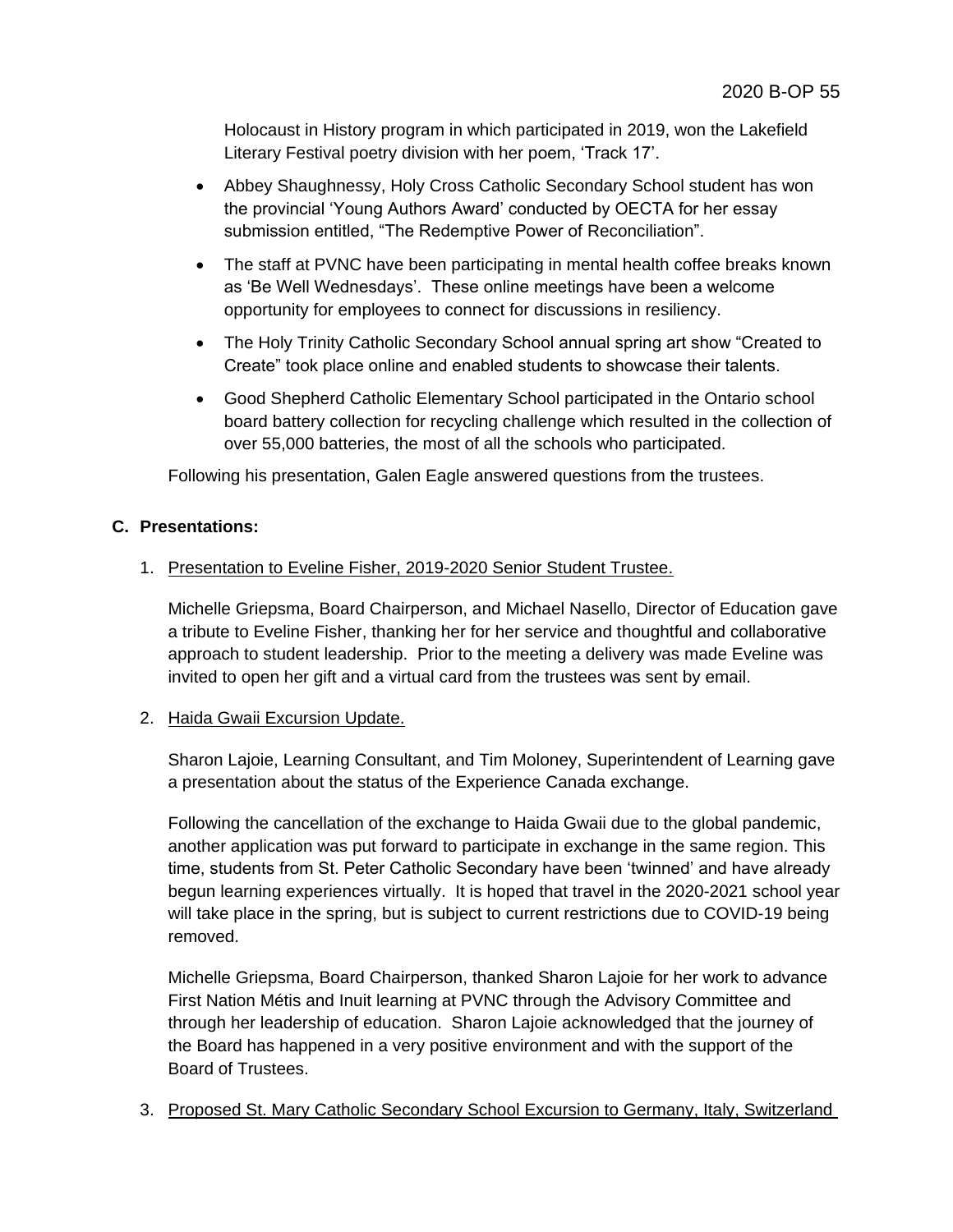## and France, March 9-21, 2021.

James Brake, Principal at St. Mary Catholic Secondary School and Laura Dalton, Teacher at St. Mary Catholic Secondary School gave a presentation about the proposed excursion planned for March, 2021. This trip was cancelled due to COVID-19 and it was noted that the trip provider, EF Tours has looked after the students and has kept price and insurance the same for next year.

## MOTION: Moved by David Bernier, seconded by Kevin MacKenzie

that the proposed St. Mary Catholic Secondary School excursion to Germany, Italy, Switzerland and France, from March 9, 2021 to March 21, 2021, be approved in principle and that the trip will include mandatory insurance for all travelers. Such insurance must cover school board or principal rulings for cancellation of the trip.

Carried.

## 4. Summer Learning Programs.

Tim Moloney, Superintendent of Learning and Laurie Corrigan, Superintendent of Special Education gave a presentation of the Summer Learning Programs and supports being offered for elementary and secondary students.

Programs for elementary students include Camp Aim, Ojibwe Language and Grade 8 Transition to Secondary and Reach Ahead. Secondary students are able to take courses to obtain credit for the first time, credit recovery, or for credit upgrade. Focus on Youth is a secondary program being offered for at-risk students from all geographical areas of the board. English Language Learners from grades 1 through 12 will be able to work online to build on their English communication skills.

Laurie Corrigan reviewed the special education components of the summer learning program. Various aspects of the summer learning programs will have the support of Special Education Resource Teachers, Social Workers, Educational Assistants, Autism Spectrum Disorders Workers, and enable students with special learning needs to be assisted and supported in their skill advancement.

# 5. Proposed Summer Learning Program in Holocaust Studies, Excursion to Germany and Poland, July 10-24, 2021.

Michael Nasello Director of Education gave a brief presentation on the proposed excursion to Germany and Poland as part of the Holocaust Studies program in the summer of 2021.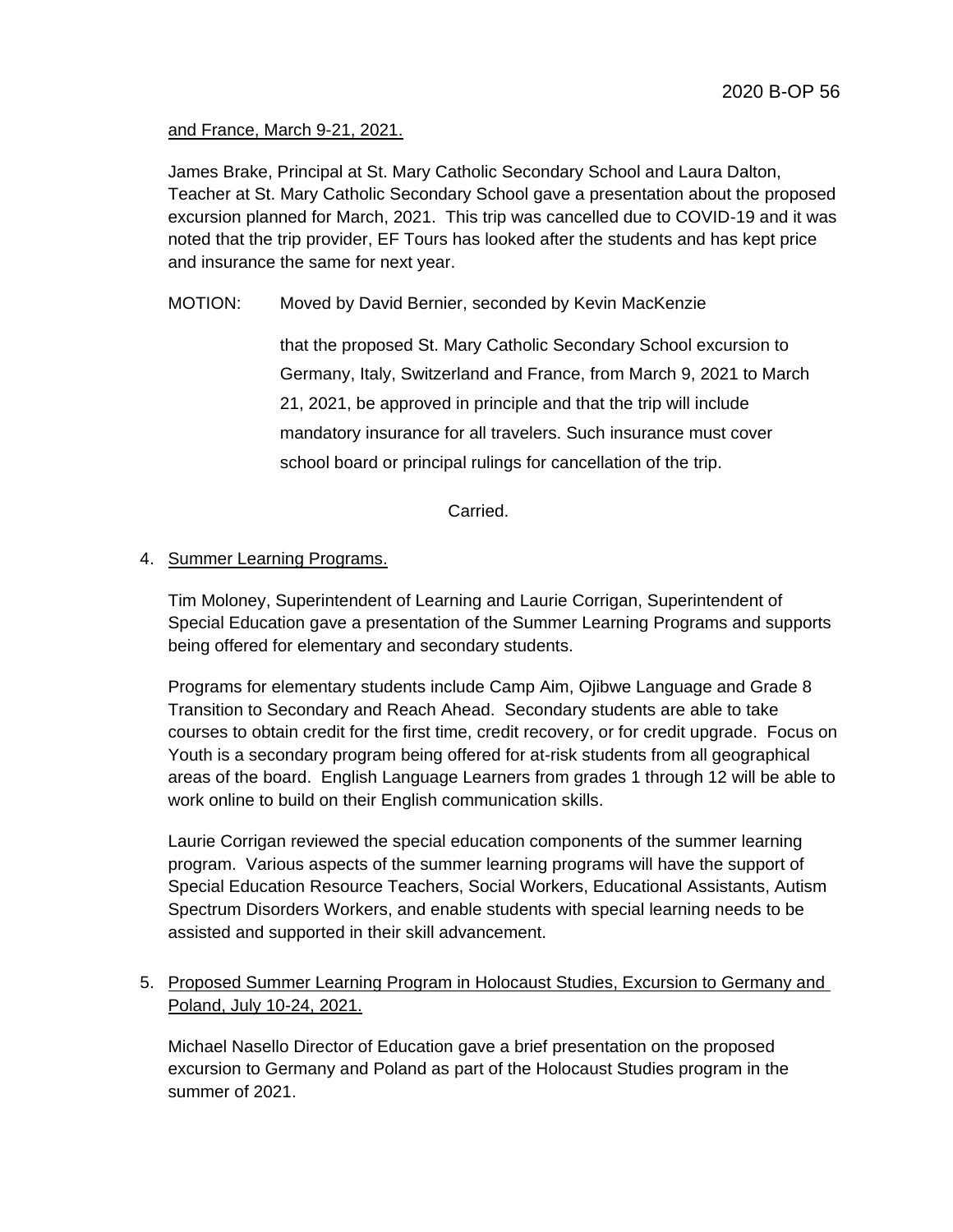## MOTION: Moved by Braden Leal, seconded by Helen McCarthy

that the proposed Summer Program in Holocaust Studies, student excursion to Germany and Poland, from July 10, 2021 to July 24, 2021, be approved in principle and that the trip will include mandatory insurance for all travelers. Such insurance must cover school board or principal rulings for cancellation of the trip.

## Carried.

## 6. Continuity of Learning and School Re-opening Update.

Michael Nasello, Director of Education verbally updated the trustees on the continuity of learning during school closure and informed of plans developing for school re-opening in September. Mr. Nasello noted that this is the final week of the Learn at Home program which will be marked with the distribution of report cards for all students.

The Ministry of Education has developed a guideline for re-opening and charged school boards with developing a three-prong return plan. Boards must have in place a strategy to deliver programming under three scenarios: full return to face to face learning in the classroom, a partial return to school with some learning in person and some at home incorporating an alternate attendance schedule for example, and a fully online program that would have more hours devoted to learning at home. In addition, school boards are required to have a plan in place to have fluidity to move between the planned models as needed when public health dictates. The planning will need to be comprehensive, detailed and will require some time to develop. It was noted that we will be working with the coterminous boards – with KPR and with other catholic Boards as well.

At the conclusion of the presentation, Michael Nasello answered questions from the Trustees.

#### **D. Programs and Services:**

#### 1. Special Education Advisory Committee Member Retirement Notification.

Laurie Corrigan Superintendent of Special Education reported that long-time Special Education Advisory Committee member Laura Quibell will be retiring from the Kawartha Haliburton Children's Aid Society and has thus given notice of her resignation from SEAC. Ms. Quibell was thanked for her service to the students of PVNC and it was noted that the vacancy on the committee will be addressed in the fall.

#### **E. Business, Finance and Governance:**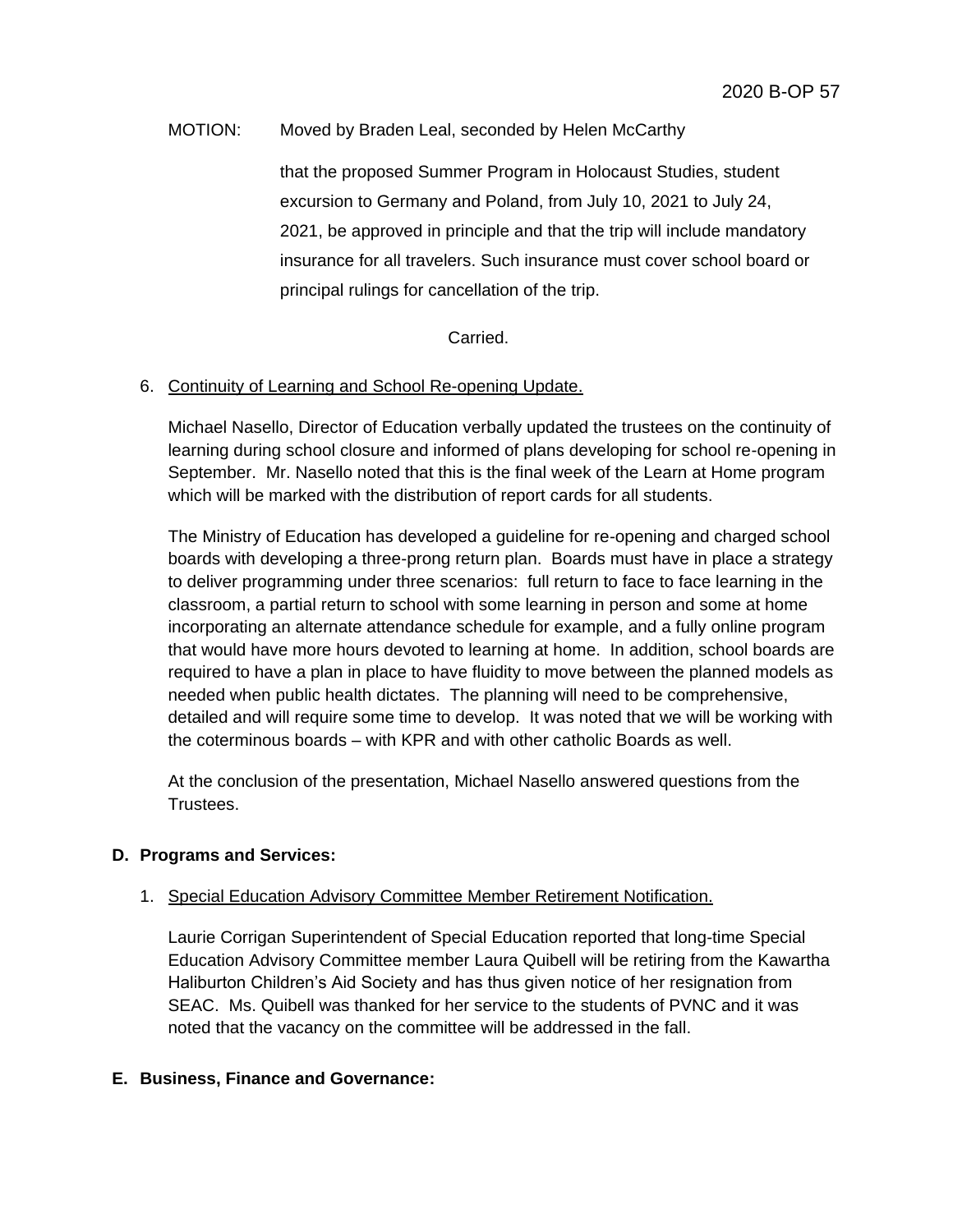## 1. Ontario Catholic School Trustees' Association (OCSTA) Open Session Report.

Board Chairperson Michelle Griepsma reported that information received from OCSTA has already been be shared with trustees. Trustees were reminded of the OCSTA Annual General Meeting which will be held on Saturday, June 27.

2. Appointment of the Student Trustees, 2020-2021.

Board Vice-Chairperson, David Bernier put forward the recommendation for appointment based on the student trustee election outcome and Board's administrative procedures.

MOTION: Moved by David Bernier, seconded by Helen McCarthy

that Eli McColl, student at Holy Cross Catholic Secondary School, be appointed the Junior Student Trustee for a one-year term, August 1, 2020 through July 31, 2021; and,

that Josh Hill, student at Holy Trinity Catholic Secondary School, be appointed the Senior Student Trustee for a one-year term, August 1, 2020 through July 31, 2021.

Carried.

## **F. Human Resources:**

1. Joint Health and Safety Committee Semi-Annual Report, June, 2020.

Superintendent of Human Resource Services Joan Carragher presented the semiannual report from the Joint Health and Safety Committee which highlighted the activities and accomplishments of the committee for the first half of the calendar year. It was noted that the report has been submitted to the Director of Education in compliance with Board Policy and labour legislation.

MOTION: Moved by Helen McCarthy, seconded by Emmanuel Pinto

that the Joint Health and Safety Committee Semi-Annual Report to the Director of Education dated June, 2020, be received.

Carried.

## **G. Policy Development:**

**H. Old Business:**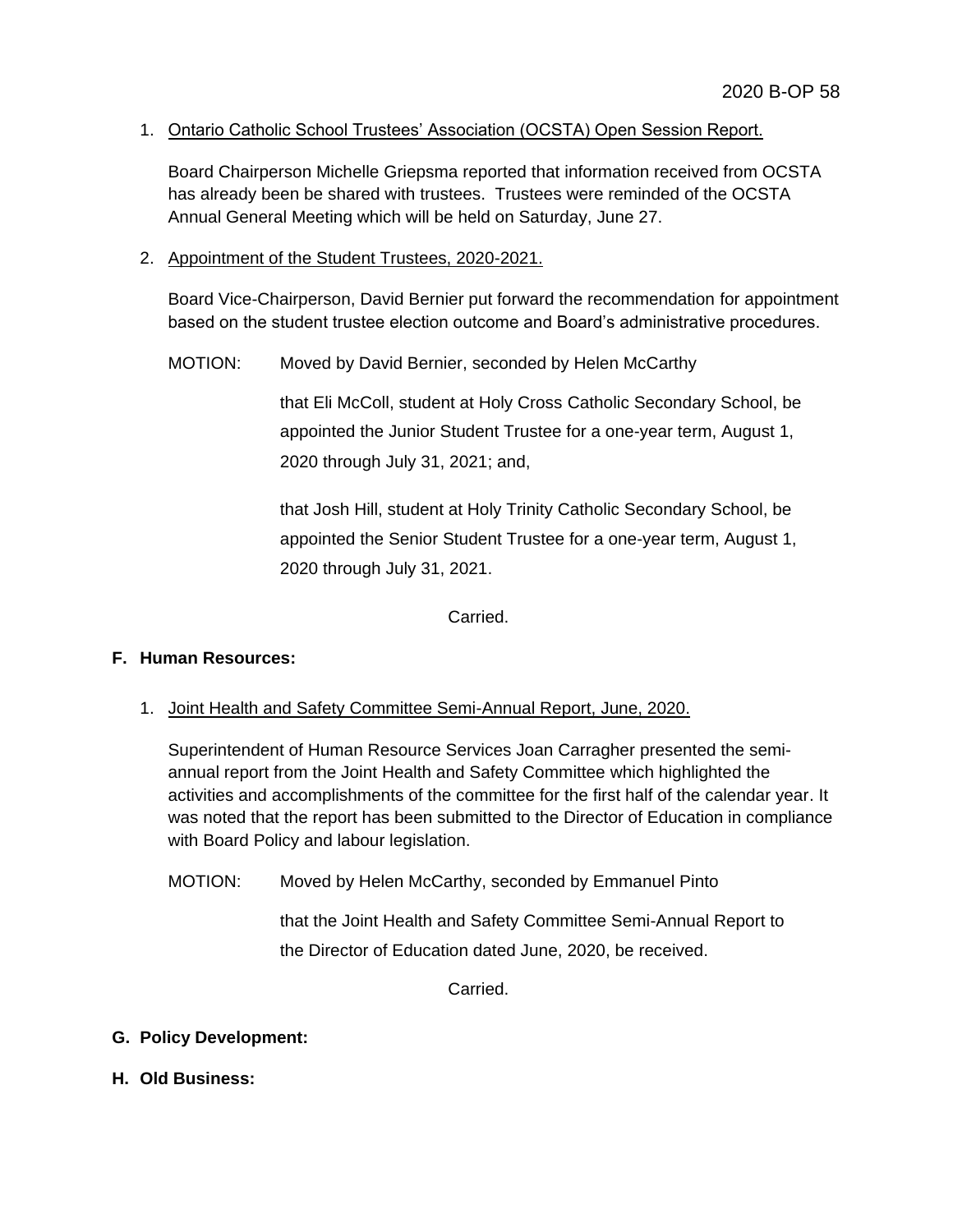## **I. New Business:**

# 1. Canadian Catholic School Trustees Association (CCSTA), Conference and Annual General Meeting.

Michelle Griepsma, Board Chairperson, reported that the CCSTA Annual General Meeting was held virtually on June 5, 2020. The meeting included a business portion and a presentation by Father Penna. She thanked the PVNC trustees who were able to participate in the online event.

# 2. Peterborough Victoria Northumberland and Clarington Catholic District School Board Trustee Code of Conduct.

Board Chairperson Michelle Griepsma expressed an interest in forming a small ad-hoc committee to examine the Board's Trustee Code of Conduct noting that it has not been updated in a number of years. The mandate of the committee would be to examine the current Code of Conduct and what other boards have in place at this time. Trustees David Bernier, Linda Ainsworth, Helen McCarthy, and Braden Leal volunteered to work with the Board Chairperson to update the current Code of Conduct.

## **J. Bring Forward:**

#### **K. Information Items:**

## 1. Chairperson's Report

Board Chairperson Michelle Griepsma extended thanks on behalf of the trustees to Michael Nasello, Director of Education and the Senior team, Managers, and all other staff, including Father Paul Massel for their work during an extraordinary year. Everyone deserves recognition for all of the work during the Learn at Home program. The Information Technology department was commended for their exceptional work. Gratitude was expressed for the incorporation of the 'Be Well Wednesday' initiative.

#### 2. Committees Chairpersons' Reports

- a. Catholic Parent Engagement Committee, June 1, 2020.
- b. First Nation Métis Inuit Advisory Committee, June 2, 2020.
- c. Special Education Advisory Committee, June 18, 2020.

Trustee Helen McCarthy noted an article about parents of students with special needs that appeared in the Peterborough Examiner on Friday, May 22, 2020. [https://www.thespec.com/opinion/contributors/2020/05/21/the-superhero-honour](https://www.thespec.com/opinion/contributors/2020/05/21/the-superhero-honour-belongs-to-parents-of-challenged-children.html)[belongs-to-parents-of-challenged-children.html](https://www.thespec.com/opinion/contributors/2020/05/21/the-superhero-honour-belongs-to-parents-of-challenged-children.html)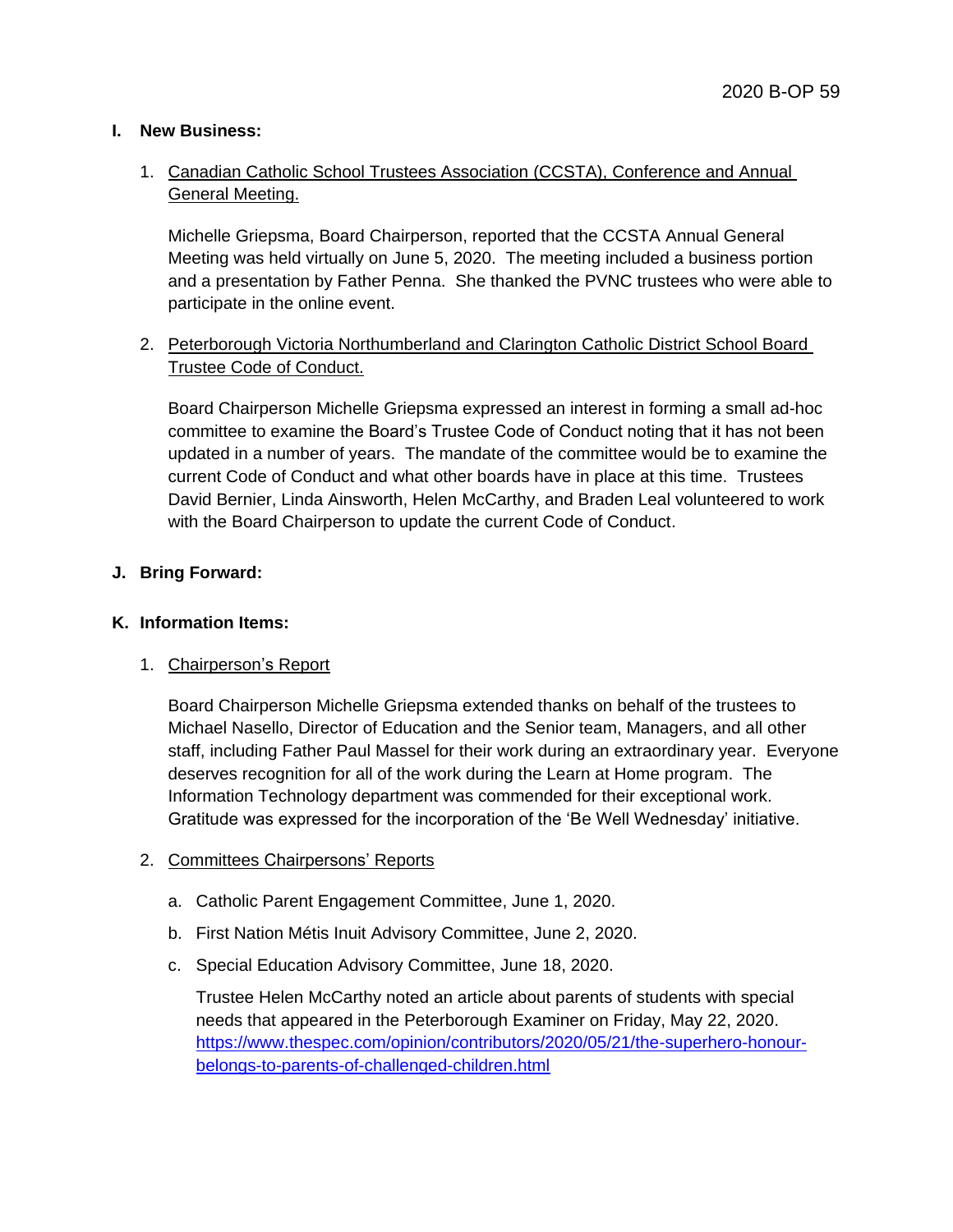## **L. Future Meetings and Events:**

#### 1. Board Meeting

a. Special Board Meeting Open Session, July 21, 2020, 6:30 p.m. (In-camera Session, 6:00 p.m.); and Special Board Meeting Open Session, August 25, 2020, 6:30 p.m. (In-camera Session, 6:00 p.m.)

MOTION: Moved by Kevin MacKenzie, seconded by David Bernier

that Board meetings be scheduled on July 21, 2020; and August 25, 2020.

#### Carried.

- b. Board Meeting Open Session, September 22, 2020, 6:30 p.m. (In-camera Session, 6:00 p.m.)
- 2. Board Standing Committee Meetings: (Listed in chronological order.)
	- a. Chairperson's Committee, September 14, 2020, 4:30 p.m.
	- b. Committee-of-the-Whole, September 14, 2020, 6:30 p.m.
	- c. Policy Development Committee, September 29, 2020, 6:30 p.m.

#### 3. Other Committee Meetings: (Listed in chronological order.):

- a. First Nation Métis and Inuit Advisory Committee, September 15, 2020, 6:30 p.m.
- b. Special Education Advisory Committee, September 17, 2020, 6:30 p.m.
- c. Student Council Liaison Committee, September 22, 2020, 4:15 p.m.
- d. Catholic Parent Engagement Committee Meeting, September 28, 2020, 6:30 p.m.
- e. STSCO Governance Committee Meeting, October 7, 2020, 3:00 p.m.
- f. Audit Committee Meeting, TBA
- g. Faith and Equity Advisory Committee Meeting, TBA
- h. French as a Second Language Advisory Committee, TBA
- i. Supervised Alternative Learning Meeting, TBA.
- 4. Board Events:
	- a. Elementary School Grade 8 Graduation Ceremonies, to be held virtually during the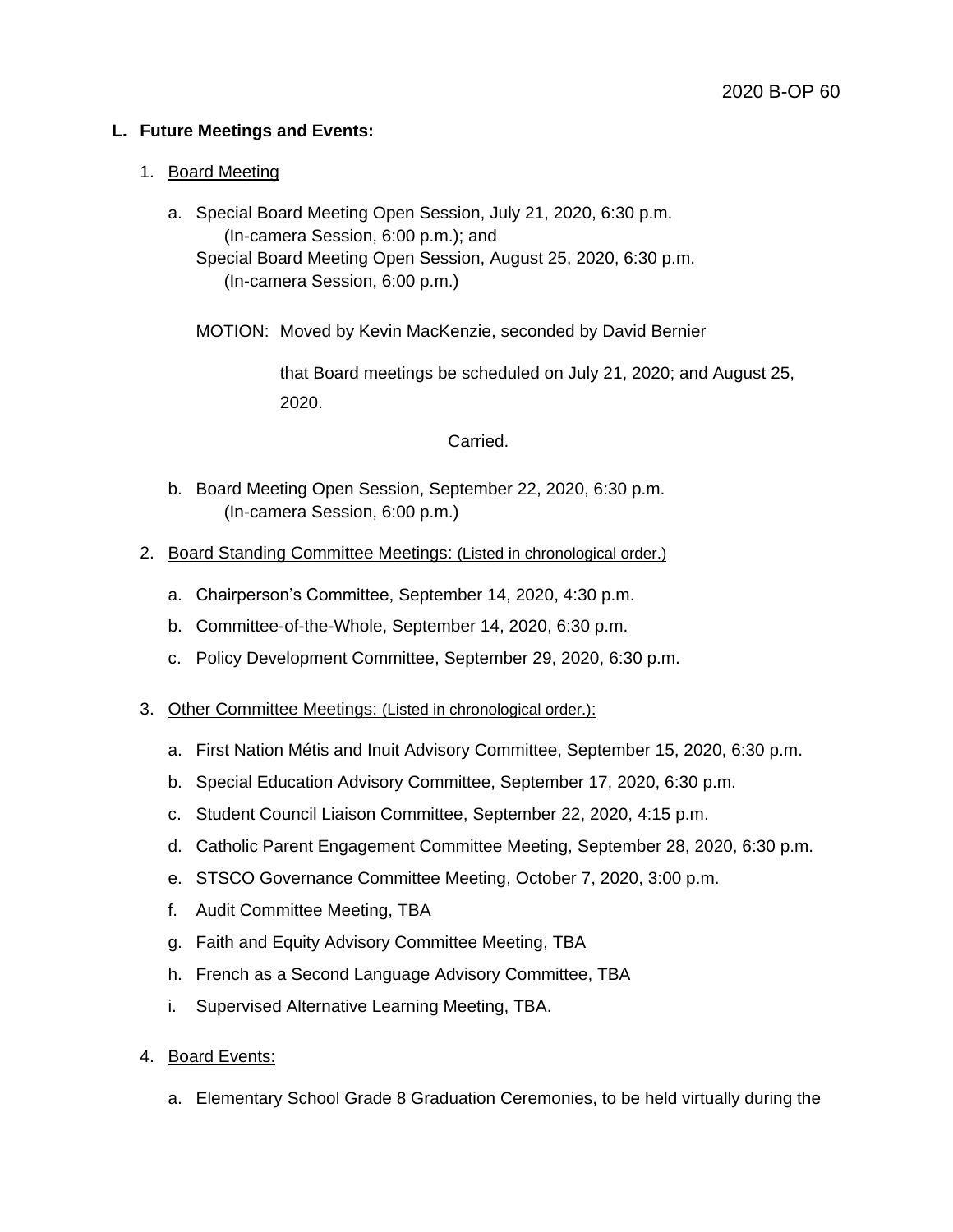week of June 22-26, 2020.

- b. OCSTA 2019-2020 AGM, June 27, 2020, 8:00 a.m. to be held virtually by GetQuorum.
- c. Secondary School Graduation Ceremonies for Class of 2020, Thursday, October 8, 2020.

MOTION: Moved by Braden Leal, seconded by Emmanuel Pinto

that the meeting move to in-camera session at 9:09 p.m.

Carried.

The Open session re-convened in Open Session at 9:25 p.m.

#### **M. Conclusion:**

- 1. Report from the In-camera Meeting
	- MOTION: Moved by Helen McCarthy, seconded by Linda Ainsworth

that the Board approve the actions and the discussions arising from the June 23, 2020, regular in-camera session, as follows:

- A. Call to Order:
	- 1. Opening Prayer
	- 2. Motion for the Approval of agenda.
	- 3. A conflict of Interest was declared by Linda Ainsworth with agenda items D.2 and E.1.
	- 4. Motion for the approval of the minutes from the May 26, 2020 Regular In-camera meeting.
- D. Business, Finance and Governance:
	- 1. OCSTA In-camera Session Report
	- 2. OCSTA Representation at Central Table Discussions with Principal/Vice Principal Associations.
	- 3. Approval of recommended action regarding a property matter.
	- 4. Property Matter.
	- 5. Report from Audit Committee.
	- 6. Legal Expenses Report.
- E. Human Resources:
	- 1. Approval of the recommended action to ratify the Ontario English Catholic Teachers' Association Local Collective Agreement, September 1, 2019 to August 31, 2022.